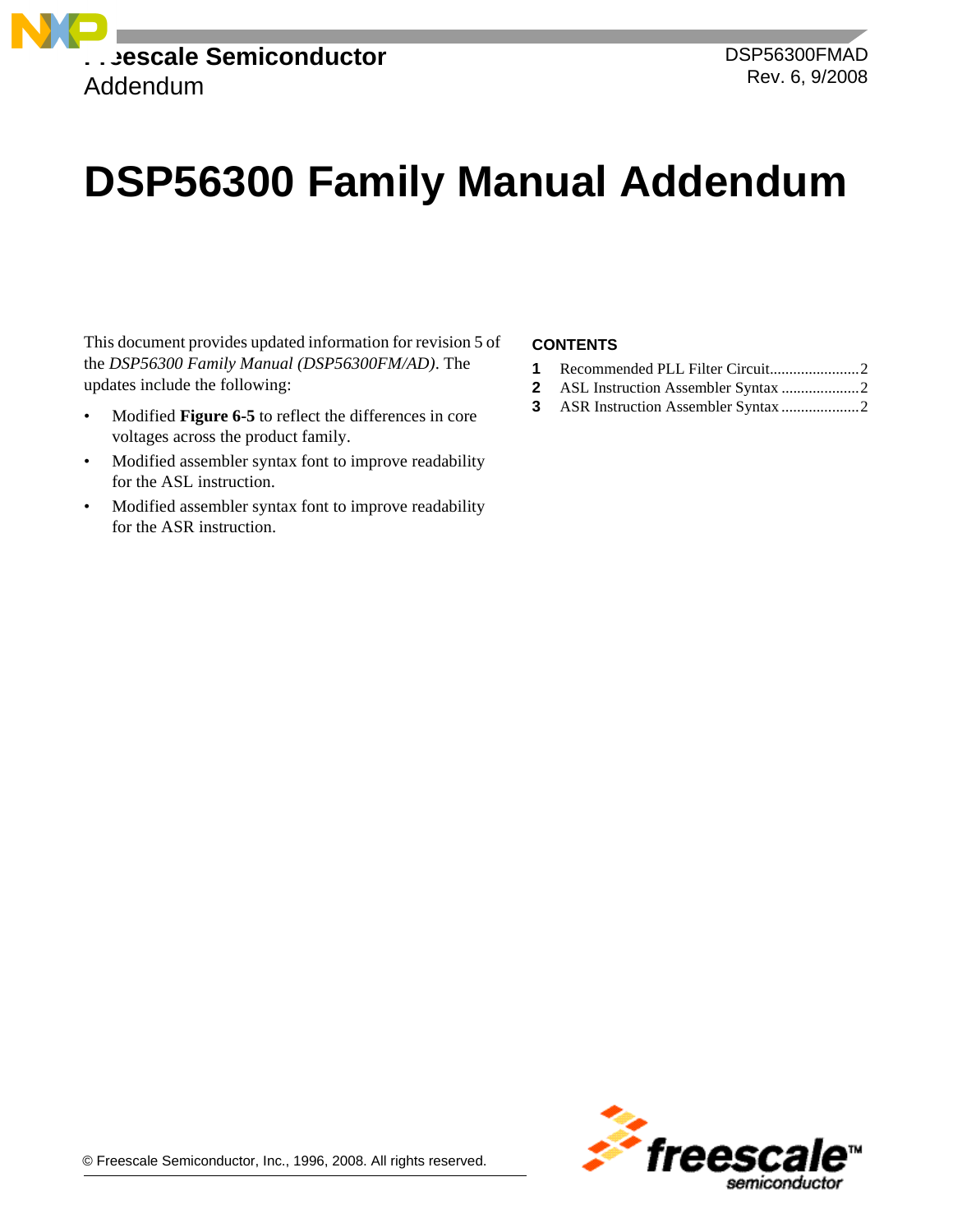**Remanded PLL Filter Circuit** 

# <span id="page-1-0"></span>**1 Recommended PLL Filter Circuit**

**Area to Change Change Description**

**Chapter 6, PLL and Clock**  Replace **Figure 6-5** with the following diagram.

# **Generator**,

p. 6-11



- **Notes: 1.** FB = Ferrite Bead with 600  $\Omega$  impedance at 100 MHz, 12  $\Omega$  at DC.
	- **2.** PCAP value calculated according to the product specific data sheet.
	- **3.** Some DSP56300 devices use power supplies for the cores and PLLs that differ from the device I/O voltage. Some contain PLLs that use different source voltages. Always connect FB to the specific power source for the PLL being protected. Refer to the individual product data sheet for details.

**Figure 6-5.** PLL Filter Circuit

# <span id="page-1-1"></span>**2 ASL Instruction Assembler Syntax**

# **Area to Change Change Description**

**Chapter 13,** ASL After the heading **Assembler Syntax**, replace the indented text with the following:

description, p. 13-14

ASL D (parallel move) ASL #ii,S2,D ASL S1,S2,D

**Note:** This is a font change only to assist in readability.

# <span id="page-1-2"></span>**3 ASR Instruction Assembler Syntax**

## **Area to Change Change Description**

**Chapter 13,** ASR description, p. 13-16 After the heading **Assembler Syntax**, replace the indented text with the following: ASR D (parallel move) ASR #ii,S2,D ASR S1,S2,D

**Note:** This is a font change only to assist in readability.

**DSP56300 Family Manual Addendum, Rev. 6**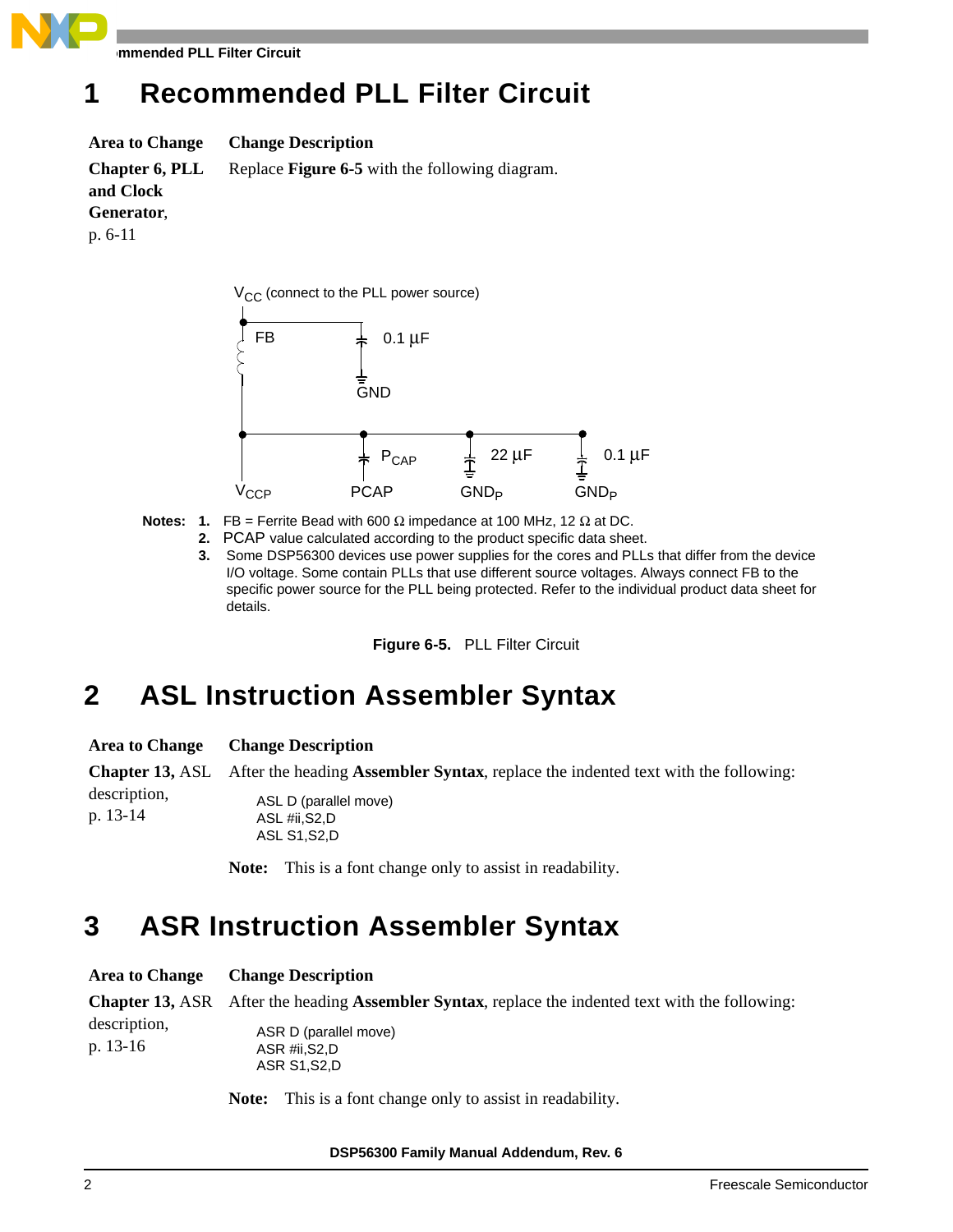

Ē.

**ASR Instruction Assembler Syntax**